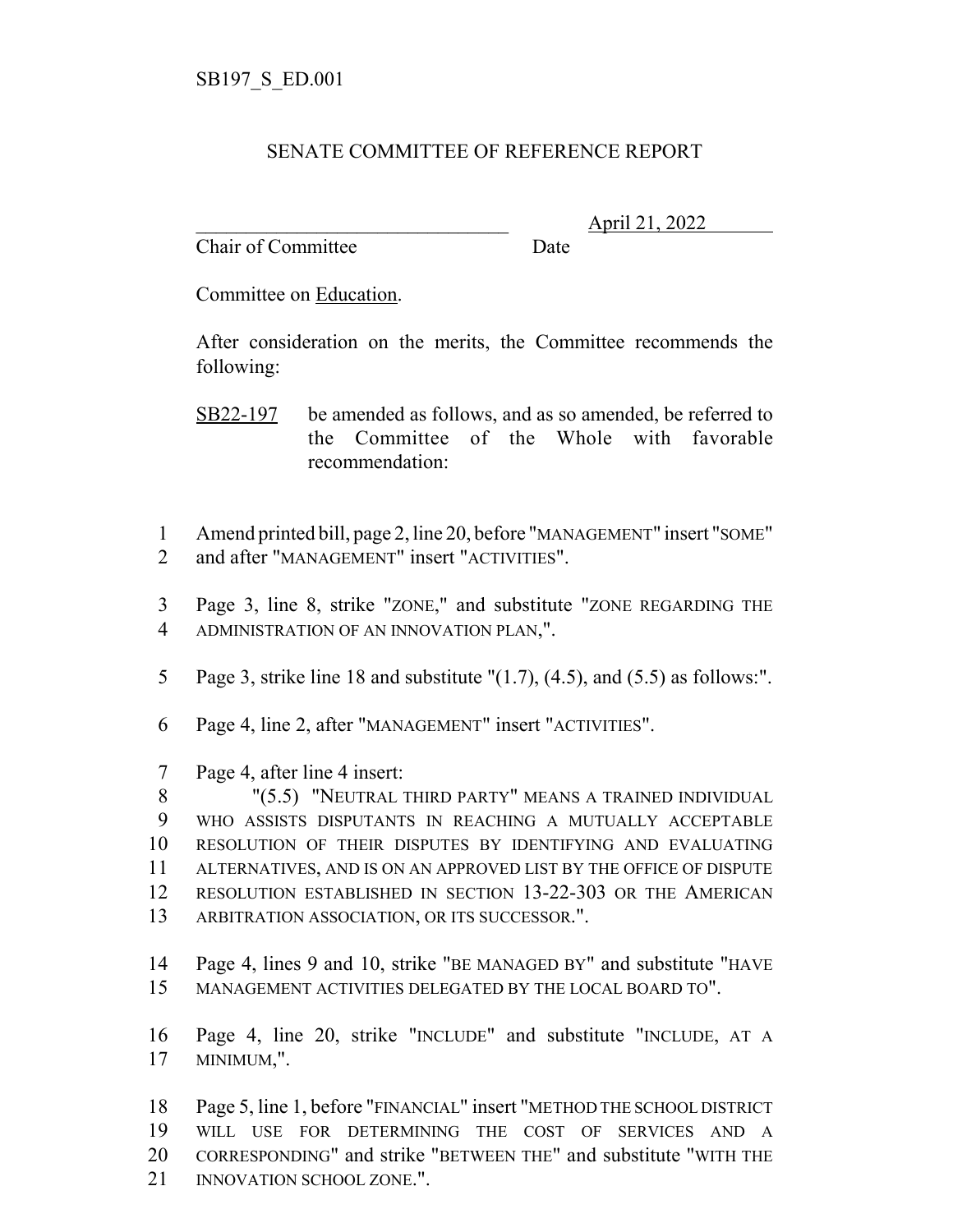- Page 5, strike lines 2 through 5.
- Page 5, line 13, strike "DISAGREEMENTS." and substitute "DISAGREEMENTS
- REGARDING THE ADMINISTRATION OF THE INNOVATION PLAN.".
- Page 5, strike lines 17 and 18.
- Reletter succeeding paragraphs accordingly.
- Page 5, line 23, after "SECTION 22-32.5-108;" insert "OR".

 Page 5, line 27, strike "SERVICES OR COSTS OF SERVICES" and substitute "METHOD FOR DETERMINING THE COSTS OF SERVICES AND THE

- CORRESPONDING FINANCIAL AGREEMENT BETWEEN".
- Page 6, line 1, strike "MAY PURCHASE FROM" and substitute "AND".
- Page 6, line 2, strike "BOARD;" and substitute "BOARD.".
- Page 6, strike lines 3 through 14.
- Page 7, line 21, strike "MAY" and substitute "SHALL".
- Page 7, strike lines 23 through 27 and substitute "THIS SECTION.".
- Page 8, line 2, strike "ORAL".
- Page 8, line 3, strike "REACH A WRITTEN" and substitute "ISSUE WRITTEN FINDINGS AND A".
- Page 8, line 5, strike "AND".
- Page 8, after line 5 insert:
- 20 "(V) TO ARRIVE AT THE WRITTEN FINDINGS AND DETERMINATION, THE NEUTRAL THIRD PARTY SHALL CONSIDER:
- **(A) THE ACADEMIC INTERESTS OF THE STUDENTS;**
- **(B)** THE FULFILLMENT OF THE PURPOSES OF THIS ARTICLE 32.5;
- AND
- 25 (C) STIPULATIONS BETWEEN THE PARTIES;".
- Renumber succeeding subparagraph accordingly.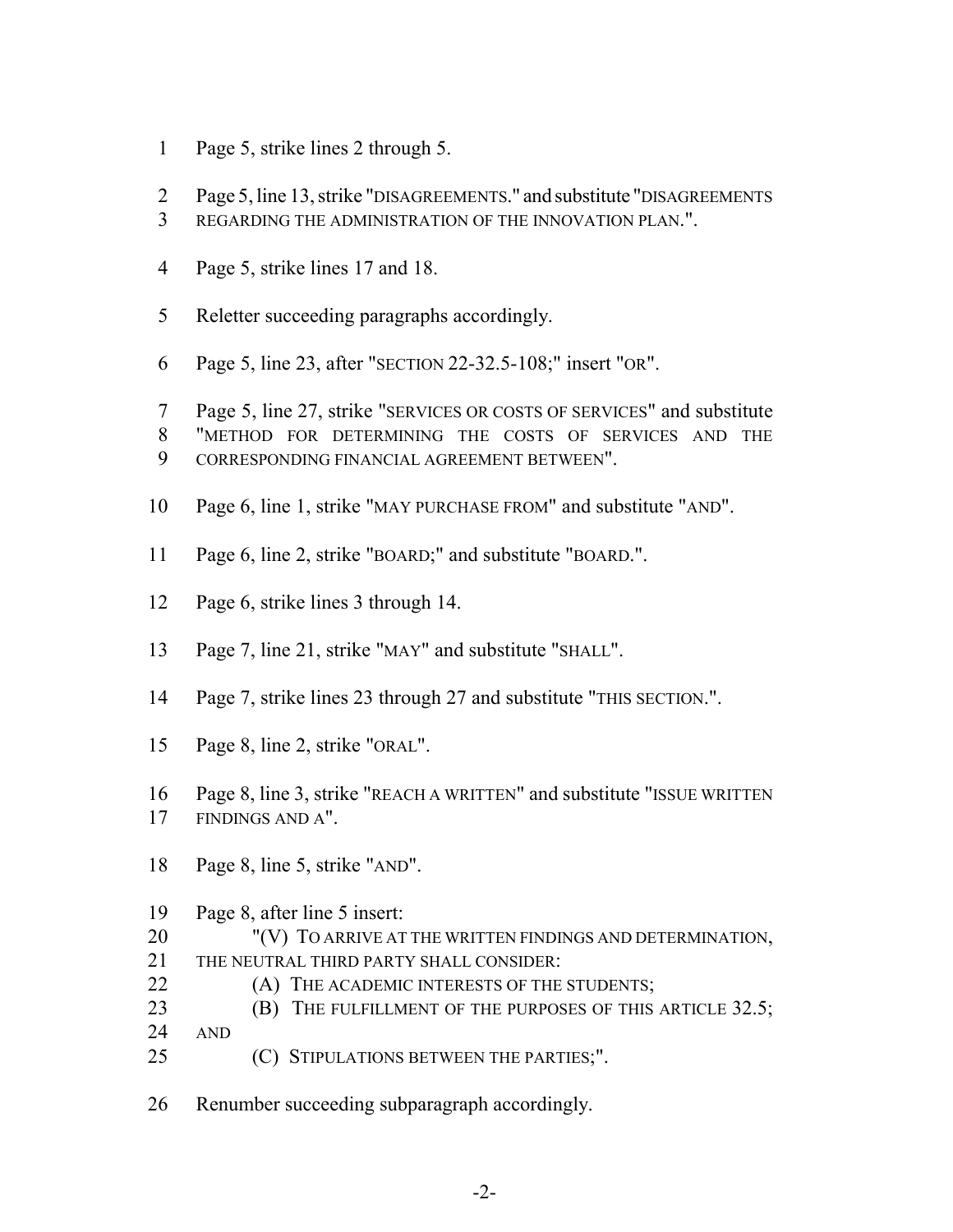- Page 8, line 8, strike "PROCESS." and substitute "PROCESS; AND".
- Page 8, after line 8 insert:

"(VII) UPON COMPLETION OF THE DISPUTE RESOLUTION PROCESS,

THE WRITTEN FINDINGS AND DETERMINATION OF THE NEUTRAL THIRD

- PARTY MUST BE SUBMITTED TO THE PARTIES FOR IMPLEMENTATION AND
- ARE FINAL.".
- Page 8, strike lines 9 through 21.

 Page 8, line 22, strike "**add** (4)" and substitute "**amend** (1); and **add** 9  $(2)(c)$  and  $(4)$ ".

 Page 8, line 25, strike "(4) (a) THE LOCAL" and substitute "(1) (a) Three years after the local school board of a district of innovation approves an innovation plan or a plan for creating an innovation school zone, and every three years thereafter, the local school board shall review the level of performance of the innovation school and each public school included in the innovation school zone and determine whether the innovation school or innovation school zone is achieving or making adequate progress toward achieving the academic performance results identified in the school's or zone's innovation plan. The local school board, in collaboration with the innovation school or the innovation school zone, may revise the innovation plan, including but not limited to revising the identification of the provisions of the collective bargaining agreement that need to be waived to implement the innovations, as necessary to improve or continue to improve academic performance at the innovation school or 24 innovation school zone. Any revisions to the innovation plan shall require the consent of a majority of the teachers and a majority of the administrators employed at and a majority of the school accountability committee for each affected public school.

28 (b) IF THE LOCAL SCHOOL BOARD DOES NOT SECURE THE CONSENT OF A MAJORITY OF TEACHERS AND A MAJORITY OF THE ADMINISTRATORS EMPLOYED AT THE INNOVATION SCHOOL ZONE WITH ALTERNATIVE GOVERNANCE AND A MAJORITY OF THE SCHOOL ACCOUNTABILITY COMMITTEE WITHIN THIRTY DAYS AFTER PROPOSING THE REVISED INNOVATION PLAN, THE INITIAL INNOVATION PLAN MUST REMAIN IN EFFECT.

 (2) (c) CONSISTENT WITH SUBSECTIONS (2)(a) AND (2)(b) OF THIS SECTION, IF A LOCAL SCHOOL BOARD VOTES EITHER TO REVOKE THE INNOVATION STATUS OF AN INNOVATION SCHOOL ZONE WITH ALTERNATIVE GOVERNANCE, OR OF A SCHOOL WITHIN THE INNOVATION SCHOOL ZONE WITH ALTERNATIVE GOVERNANCE, OR TO REMOVE A SCHOOL